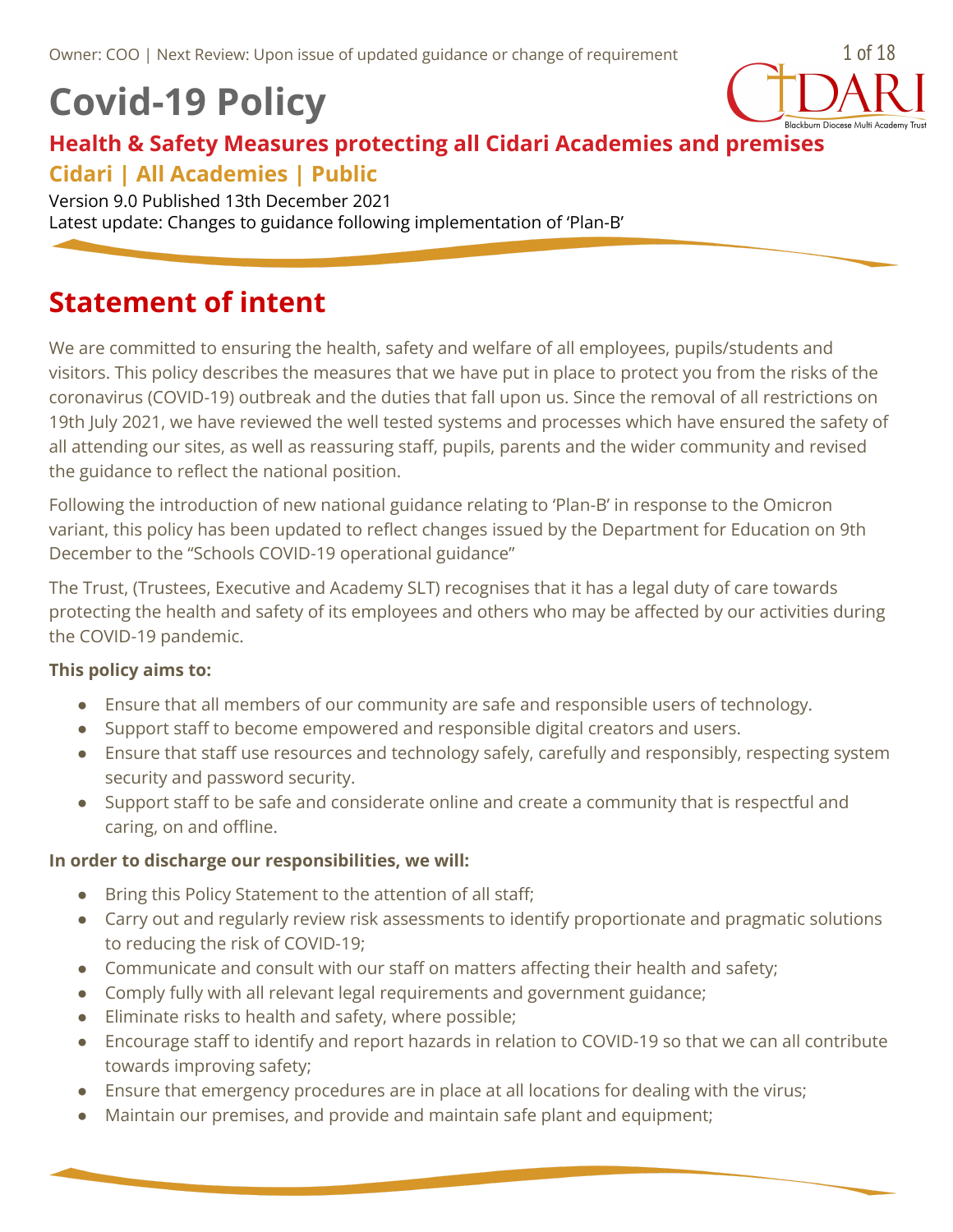- Only engage contractors who are able to demonstrate due regard to health and safety matters and who are effectively managing the risks from the virus;
- Provide adequate resources to control the risks arising from our work activities in relation to the virus;
- Provide adequate training and ensure that all employees are competent to do their tasks safely;
- Provide information, instruction, training and supervision for employees; and
- Regularly monitor and revise policies and procedures as guidance changes.

This policy statement will be reviewed and revised as necessary to reflect changes to the organisation's activities and any changes to legislation or government guidance. Any changes to the policy will be brought to the attention of all employees.

This document should be read in conjunction with published Government Schools COVID-19 [Operational](https://www.gov.uk/government/publications/actions-for-schools-during-the-coronavirus-outbreak/schools-covid-19-operational-guidance) [Guidance](https://www.gov.uk/government/publications/actions-for-schools-during-the-coronavirus-outbreak/schools-covid-19-operational-guidance), COVID [Contingencies](https://docs.google.com/document/d/1p5qt_JmTmXqEcGQn8lP6Z42NuvngyGpfPaKYAbjJC8I/edit#) document, Appendix 1 Local Action Plan (if implemented due to high number of cases), Appendix 2 Enhanced Mitigation and Control Measures, and Local Risk Assessment.

This policy applies to all our employees, pupils/students, contractors and visitors.

# <span id="page-1-0"></span>**1. Legal Framework**

- 1.1. This policy has due regard to all relevant legislation and statutory guidance including, but not limited to, the following:
	- Equality Act 2010
	- Education Act 2004
	- The General Data Protection Regulation (GDPR)
	- Data Protection Act 2018
	- Health and Safety at Work etc Act 1974
	- Coronavirus Act 2020 (c. 7)
	- Public Health (Control of Disease) Act 1984 (c. 22)

This policy has due regard to national guidance including, but not limited to, the following:

- DfE (2021) 'Keeping children safe in education'
- DfE Schools COVID-19 Operational Guidance (current)
- How to use CO2 monitors in education and childcare settings
- The Health Protection (Coronavirus, Restrictions) (No. 3) (England) Regulations 2020 (S.I. 2020/750)
- The Health Protection (Coronavirus, Restrictions) (Self-Isolation) (England) Regulations 2020 (S.I. 2020/1045)
- The Health Protection (Coronavirus, International Travel and Operator Liability) (England) Regulations 2021 (S.I. 2021/582)
- The Health Protection (Coronavirus, Wearing of Face Coverings) (England) Regulations 2021 (S.I. 2021/1340)

## **This policy operates in conjunction with the following Trust and Academy policies:**

● Staff Absence Policy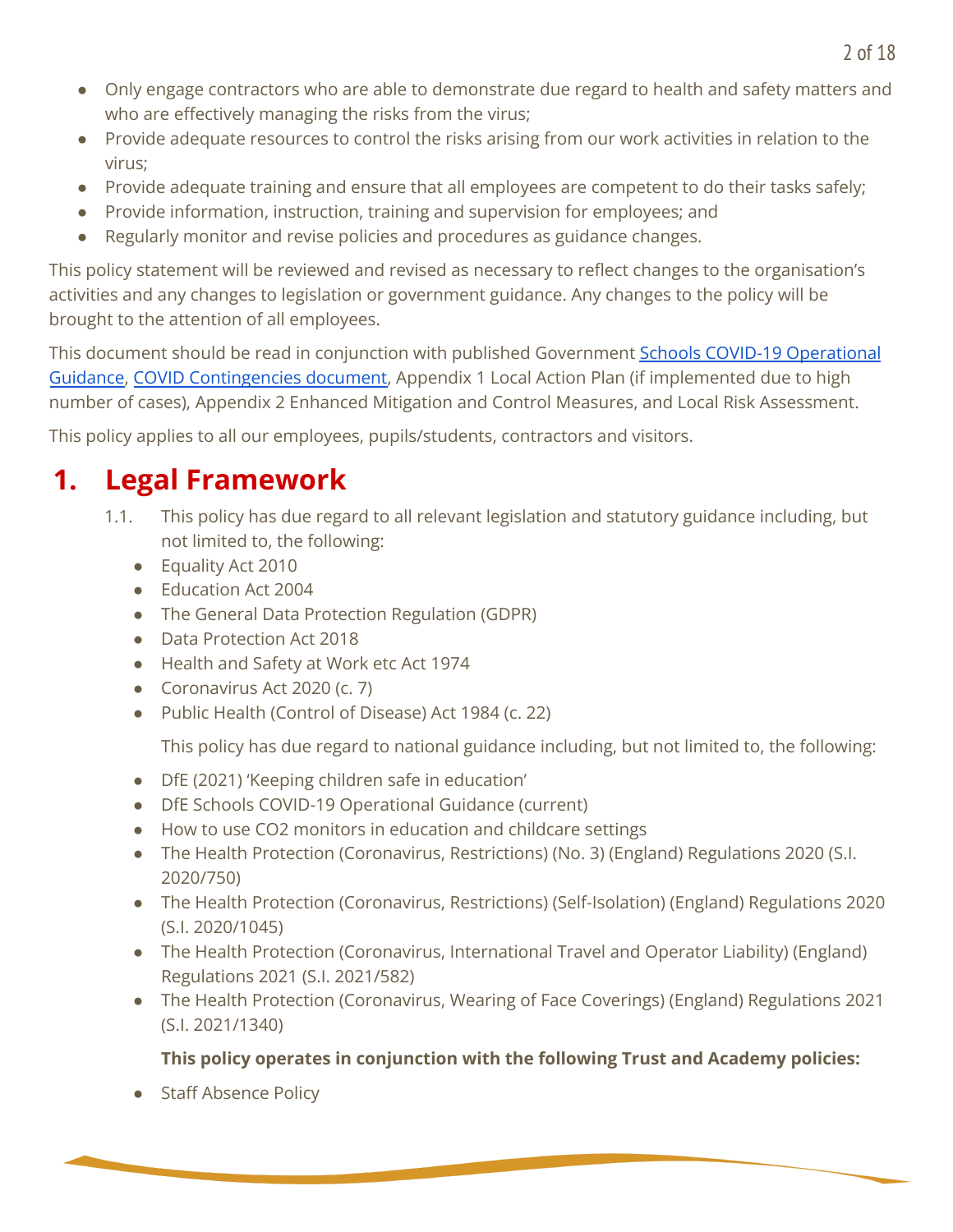- Pupil Absence Policy
- Remote Learning Policy
- Personal Devices (Mobile Phones) Policy
- Data Protection Policy
- Safeguarding Policy / Keeping Children Safe in Education
- Online Safety Policy
- Staff Code of Conduct
- Covid Contingencies Document
- Staff Wellbeing Policy

## <span id="page-2-0"></span>**Contents**

| <b>Statement of intent</b>                                                   | 1              |
|------------------------------------------------------------------------------|----------------|
| This policy aims to:                                                         | 1              |
| In order to discharge our responsibilities, we will:                         | 1              |
| <b>Legal Framework</b>                                                       | $\overline{2}$ |
| <b>Contents</b>                                                              | 3              |
| <b>COVID-19 Responsibilities</b>                                             | 4              |
| <b>Trust Executive</b>                                                       | $\overline{4}$ |
| The Trust Executive will ensure that:                                        | 4              |
| COVID-19 Supervisor                                                          | 5              |
| Line managers                                                                | 5              |
| Employees                                                                    | 6              |
| Staff carrying out cleaning activities                                       | 6              |
| <b>Arrangements</b>                                                          | 6              |
| Wider occupation of our Academies and offices.                               | 6              |
| Attendance                                                                   | 6              |
| Staff workload and wellbeing                                                 | $\overline{7}$ |
| Transport                                                                    | 7              |
| Food                                                                         | 7              |
| Effective infection protection and control                                   | $\overline{7}$ |
| Personal protective equipment (PPE), including face coverings and face masks | 8              |
| Class or group sizes                                                         | 9              |
| Shielding and Vulnerable Persons                                             | 10             |
| Vaccinations                                                                 | 10             |
| Unvaccinated staff                                                           | 10             |
| Pregnancy                                                                    | 11             |
| <b>Planning and organising</b>                                               | 11             |
| We will:                                                                     | 11             |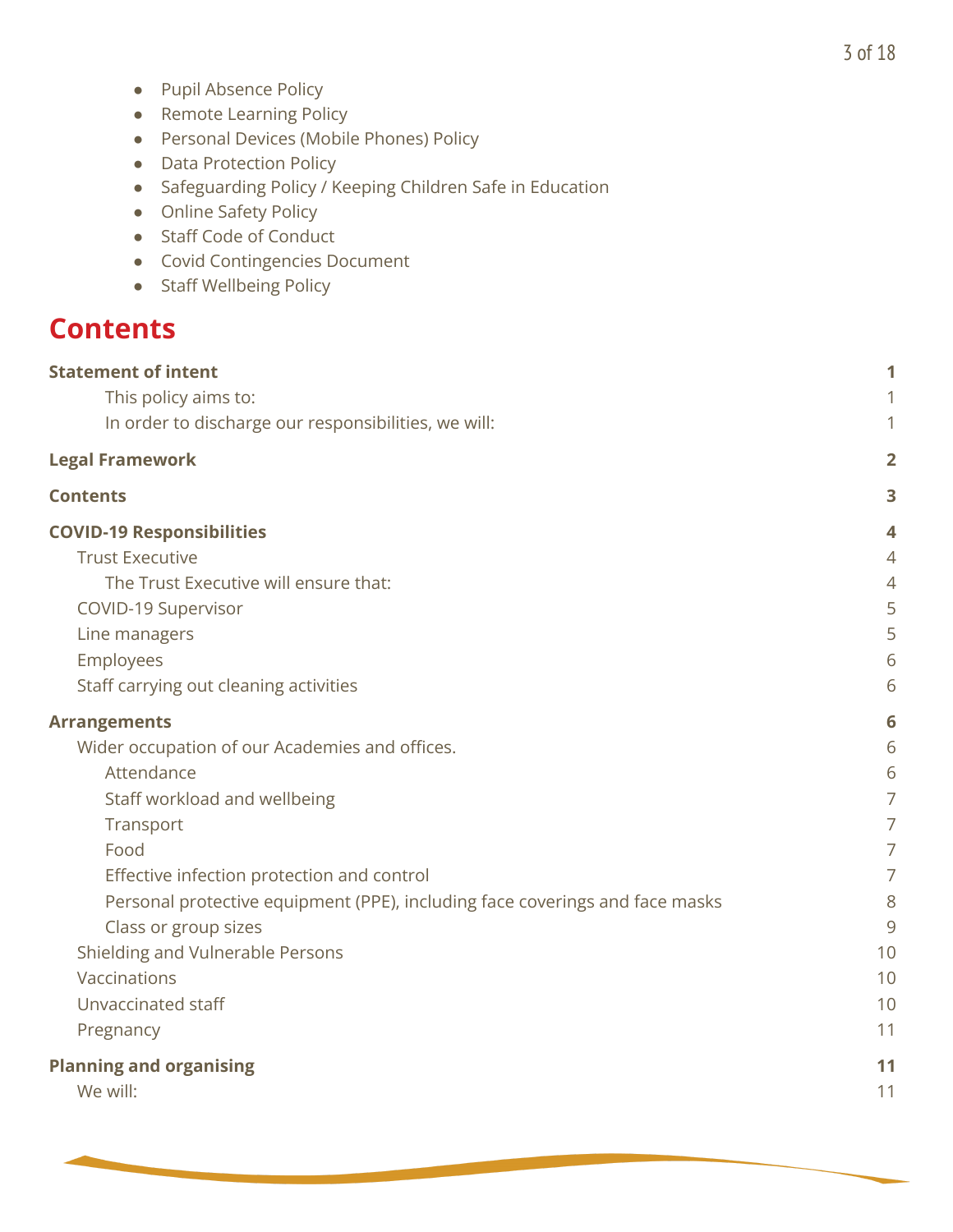| Communication                                                                 | 12 |
|-------------------------------------------------------------------------------|----|
| We will communicate our plans as follows:                                     | 12 |
| When Open                                                                     | 12 |
| For cleaning and hygiene:                                                     | 12 |
| Ventilation (Including Mechanical and Air Conditioning Systems)               | 13 |
| Air Filtration & Purification                                                 | 14 |
| What happens if someone becomes unwell at our sites/ settings?                | 14 |
| What happens if there is a confirmed case of COVID-19 in our sites/ settings? | 15 |
| <b>Testing Principles</b>                                                     | 16 |
| Asymptomatic testing                                                          | 16 |
| <b>Confirmatory PCR tests</b>                                                 | 16 |
| <b>Symptomatic Testing</b>                                                    | 17 |
| Supporting pupils/students with complex needs                                 | 17 |
| <b>Vaccination &amp; Boosters</b>                                             | 17 |
| <b>Staff and Pupils/ Students</b>                                             | 17 |
| <b>Coronavirus (COVID-19) Policy Acknowledgement Form</b>                     | 18 |
| Please read the notes below and then sign this form.                          | 18 |
| Signature:                                                                    | 18 |
| Print Name:                                                                   | 18 |
| Date:                                                                         | 18 |
|                                                                               |    |

4 of 18

## <span id="page-3-0"></span>**COVID-19 Responsibilities**

The overall responsibility for health and safety and management of the virus rests at the highest management level. However, it is the responsibility of every employee to co-operate in providing and maintaining a safe place of work.

It is important that everyone is aware of their responsibilities and has a clear understanding of their areas of accountability in controlling factors that could lead to ill health, injury or loss and the virus being spread. Line managers are required to provide clear direction and accept responsibility.

We recommend that the following positions are identified as having key responsibilities for the implementation of COVID-19 control measures:

## <span id="page-3-1"></span>**Trust Executive**

#### <span id="page-3-2"></span>**The Trust Executive will ensure that:**

- Academy leaders are fully aware of their responsibilities relating to Covid-19.
- Professional external Health & Safety advice is sought and implemented.
- Academies are appropriately resourced financially and materially to meet their obligations relating to Covid-19.
- Appropriate training and support is in place for all employees.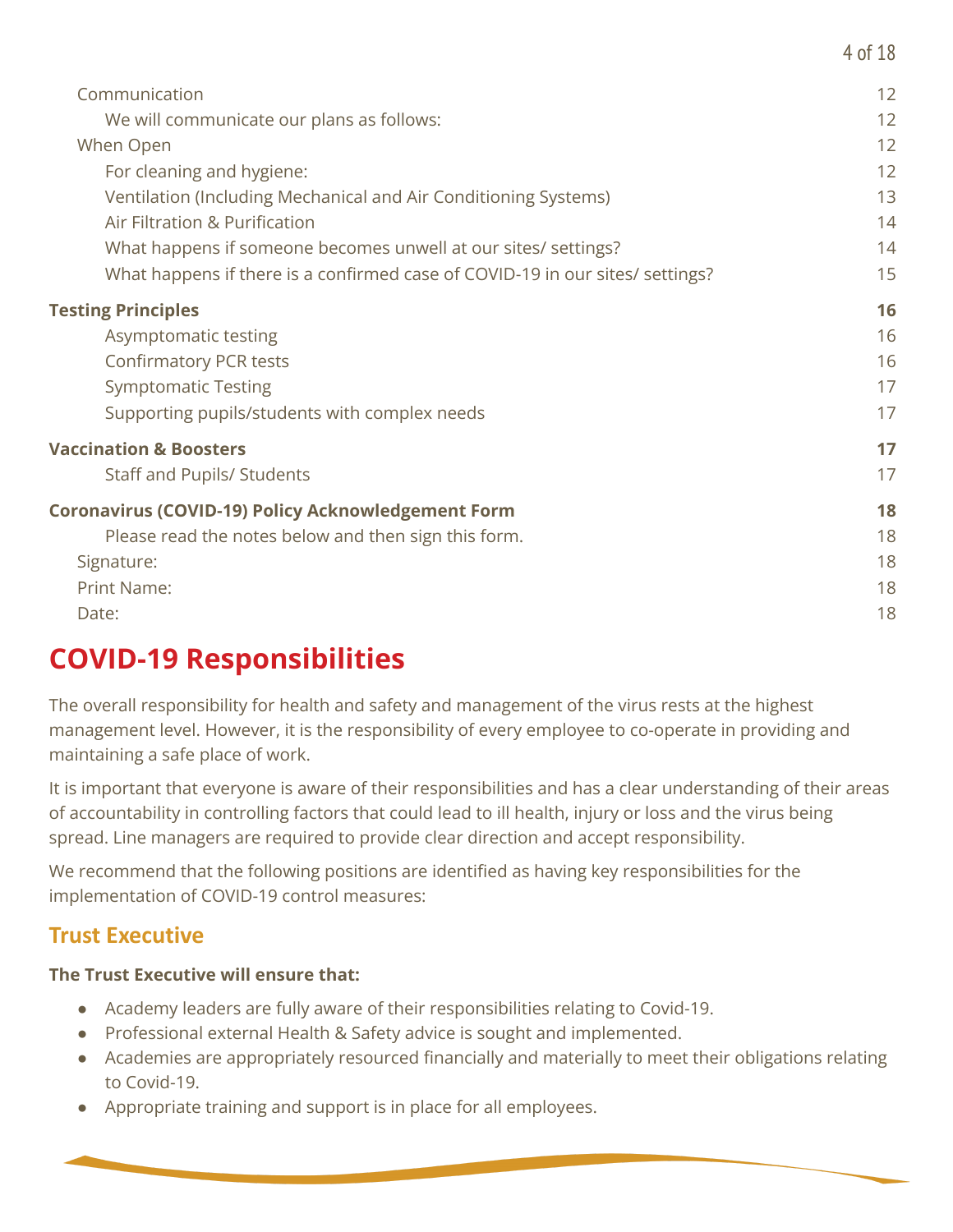- No employee, pupil, parent, visitor or contractor is put at unnecessary risk on or traveling to and from Trust premises.
- The latest guidance is applied and documentation prepared and distributed where necessary to Senior Leaders for local implementation.
- Unions are consulted and updated regarding the measures in place, proposed or any changes or variation to prior agreement.
- Effective and clear communication channels are in place for Staff, Parents, Pupils, Trustees, Governors and other stakeholders.
- Trustees are kept updated regularly in relation to the operational status of the Trust.

## <span id="page-4-0"></span>**COVID-19 Supervisor**

A COVID-19 Supervisor must be appointed in each of our sites and ensure that in their areas of control:

- They implement and follow the Coronavirus (COVID-19) Policy;
- They supervise their staff to ensure that they work safely within the context of COVID-19
- Liaise with and update the Trust Executive on all related COVID-19 matters.
- They communicate and consult with staff on COVID-19 issues;
- They keep themselves up to date with developments and guidance relating to COVID-19 issued by the Trust;
- That all contractors attending their setting have completed the Contractor Checklist and Visitor Declaration.
- Rules are followed by all;
- They encourage staff to report hazards and raise concerns;
- Issues concerning safety raised by anyone are thoroughly investigated and, when necessary, further effective controls implemented and communicated to staff;
- Any safety issues that cannot be dealt with are referred to the SLT/ Trust for action;
- Safety training for staff is identified, undertaken and recorded to ensure that they are competent to carry out their work in a safe manner;
- Safe systems of work are developed and implemented where needed;
- COVID-19 incidents inside and outside of work are recorded, investigated and reported where needed;
- Personal protective equipment (PPE) is readily available and maintained where appropriate, and relevant staff are aware of the correct use of this and the procedures for replacement;
- Hazardous substances are stored, transported, handled and used in a safe manner according to manufacturers' instructions and established rules and procedures; and
- Regular and effective cleaning takes place.

## <span id="page-4-1"></span>**Line managers**

Line managers must ensure that:

- Good communication is in place between management and employees, particularly where there are organisational and procedural changes;
- Employees are fully trained to discharge their duties; and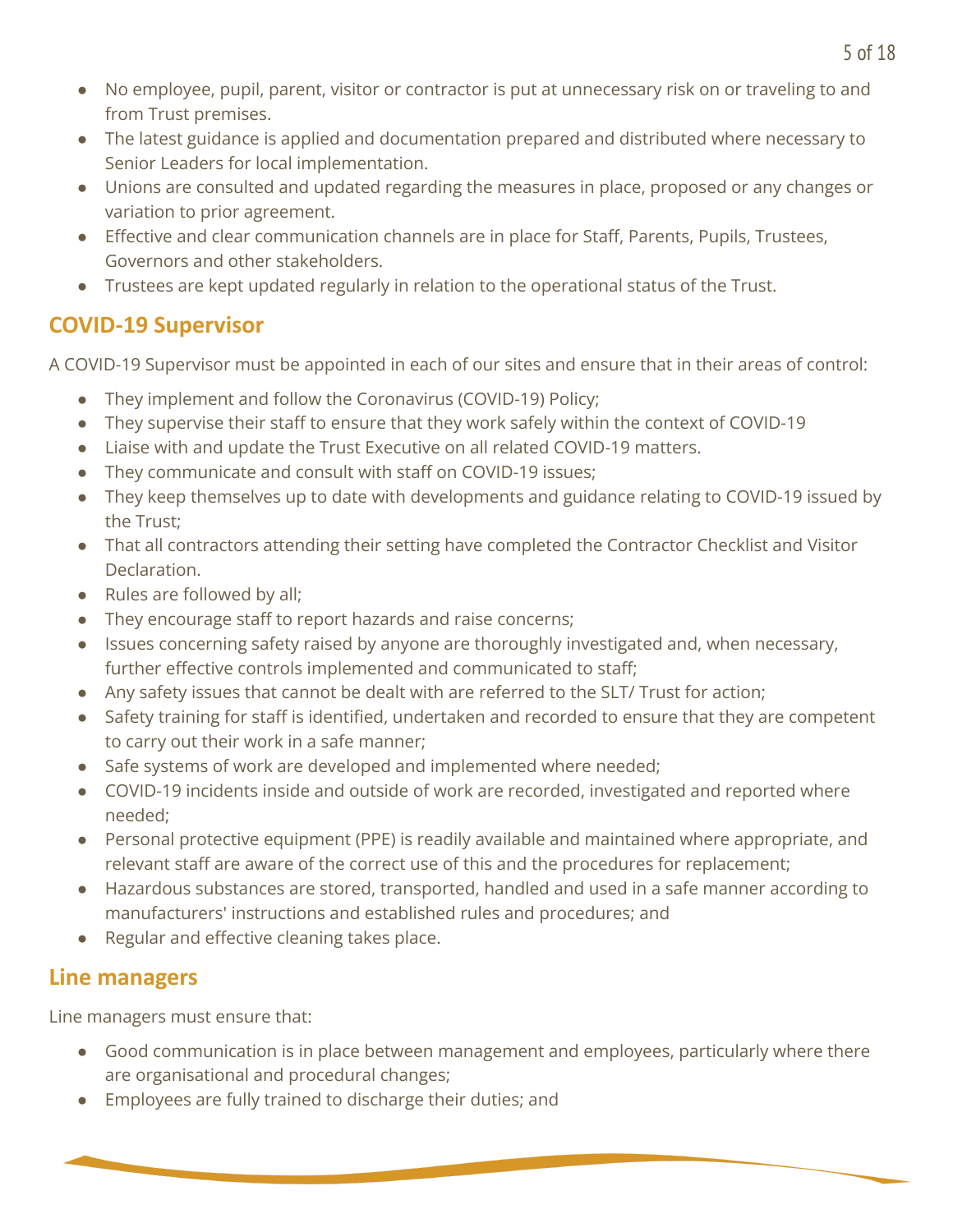● Where necessary, they look to offer additional support to any employees who are experiencing additional stress outside of work, e.g. bereavement, illness of family members or anxiety about the general safety of their loved ones.

## <span id="page-5-0"></span>**Employees**

Employees must:

- Follow any information, instruction, training and supervision provided to them regarding looking after their health, safety and wellbeing (including mental health) during the COVID-19 outbreak; and
- Raise any issues or concerns with their line manager or safety representative where applicable.

## <span id="page-5-1"></span>**Staff carrying out cleaning activities**

Staff carrying out cleaning activities must:

- Take reasonable care of their own safety;
- Take reasonable care of the safety of others affected by their actions;
- Observe the safety rules;
- Submit their health and safety policy and relevant risk assessments to us for approval if not employed by the organisation;
- Comply with and accept our COVID-19 Policy;
- Conform to all written or verbal instructions given to them to ensure their personal safety and the safety of others;
- Dress as appropriate for their work activities;
- Use all equipment, safety equipment, devices and protective clothing as directed;
- Avoid any improvisations of any form which could create an unnecessary risk to their personal safety and the safety of others;
- Maintain all equipment in good condition and report defects to their supervisor; and
- Ensure that chemicals are used appropriately and that contact times are followed.

# <span id="page-5-2"></span>**Arrangements**

## <span id="page-5-3"></span>**Occupation of our Academies and offices.**

From 19th July 2021 in line with current government guidance, the majority of measures relating to COVID-19 in our academies were scaled back.

Academies continued to have in place local arrangements to minimise the risk of spreading infection.

Following the publication of new guidance published on 9th December 2021, all staff (who are able to do so authentically) should now work from home wherever possible.

## <span id="page-5-4"></span>**Attendance**

No one with symptoms should attend our sites/ settings for any reason, nor should they attend if they have received a positive Lateral Flow or PCR Test, are still awaiting a test result, or have been instructed to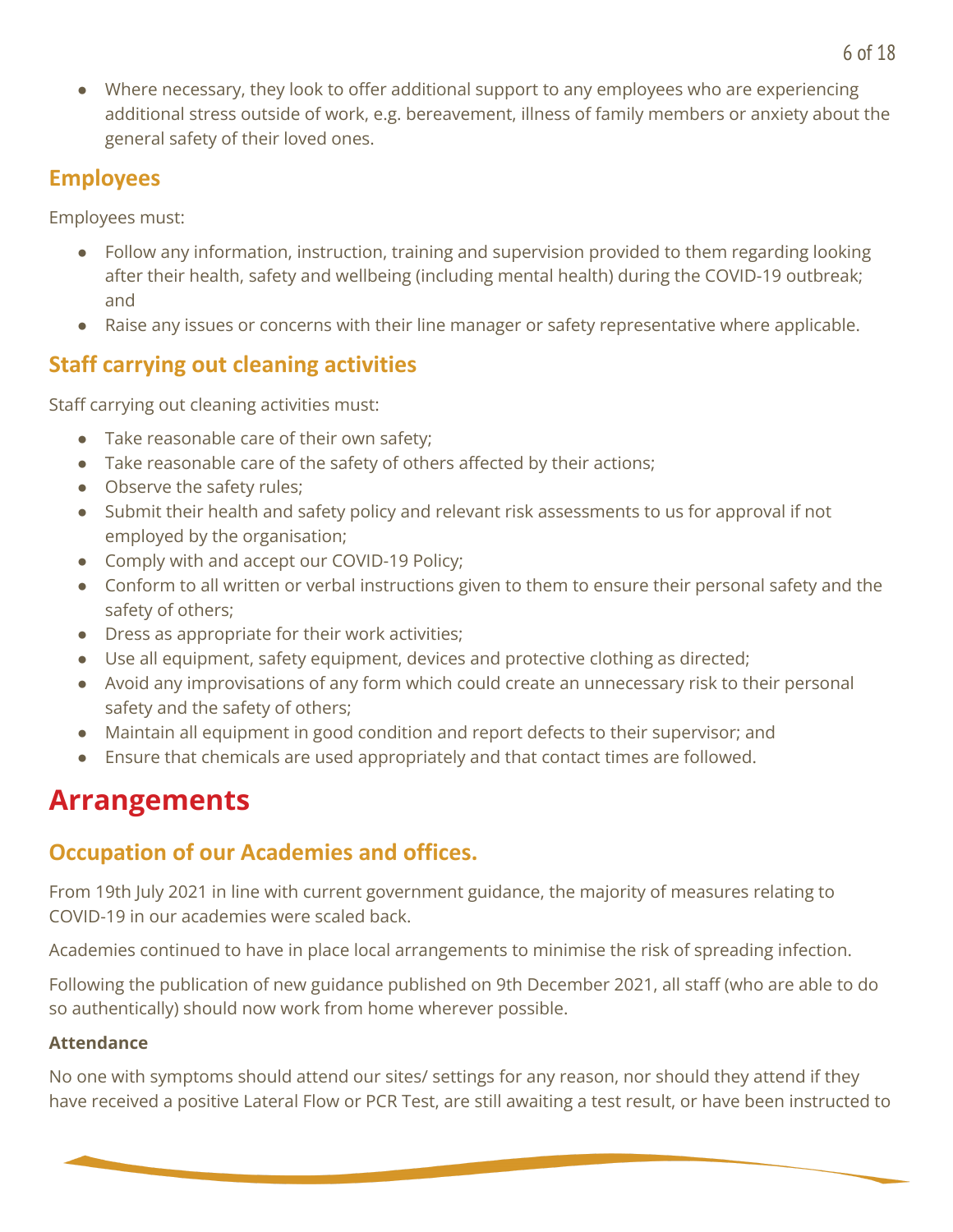isolate. This would be a breach of Government Stay at Home Guidance. Anyone who is symptomatic should isolate and book a PCR test as soon as possible.

All other staff and pupils are expected to attend, unless they are self-isolating or authorised to work from home.

## <span id="page-6-0"></span>**Staff workload and wellbeing**

The Trust, Governors and SLT are conscious of the health, safety and wellbeing of all staff and will, where possible, implement flexible working practices in a way that promotes good work-life balance and supports our staff.

Workload will be carefully managed, and we will assess whether staff who are having to stay at home due to either asymptomatic isolation or other health conditions are able to support remote education, while those in school continue to focus on face-to-face provision.

Staff are also reminded about the Trusts Health and Wellbeing Policy and Employee Assistance Programme available through SAS.

#### <span id="page-6-1"></span>**Transport**

Staff and pupils/students will still be encouraged to walk or cycle to and from school/ work and avoid public transport wherever possible.

We will work together with all parties and transport providers to put in place arrangements appropriate to our circumstances, including measures to reduce contact.

#### <span id="page-6-2"></span>**Food**

To ensure food is available for pupils/students who attend our educational settings, Mellors will staff all kitchens and ensure that meals are able to be prepared and served safely. Meal services will continue to operate as normal.

We will continue to provide vouchers for FSM pupils/students not in the setting.

Staff rooms may continue to be used but with consideration for social distancing. Mask wearing in these spaces should be advised where practical. In some settings, size and configuration restrictions may require that social distancing measures place limits on the number of staff permitted to use the space at any one time. Staff must ensure that the staff room is kept clean and tidy and dirty dishes are put in the dishwasher (where applicable).

## <span id="page-6-3"></span>**Effective infection protection and control**

There are important actions that pupils/students, their parents and our staff can take during the COVID-19 outbreak to help prevent the spread of the virus.

Although it is difficult to put some of these measures in place in practice in schools, particularly with younger children, protective measures are possible. Hygiene will continue to be important across our Trust settings.

Preventing the spread of COVID-19 involves dealing with direct transmission (for instance, when in close contact with those sneezing and coughing) and indirect transmission (via touching contaminated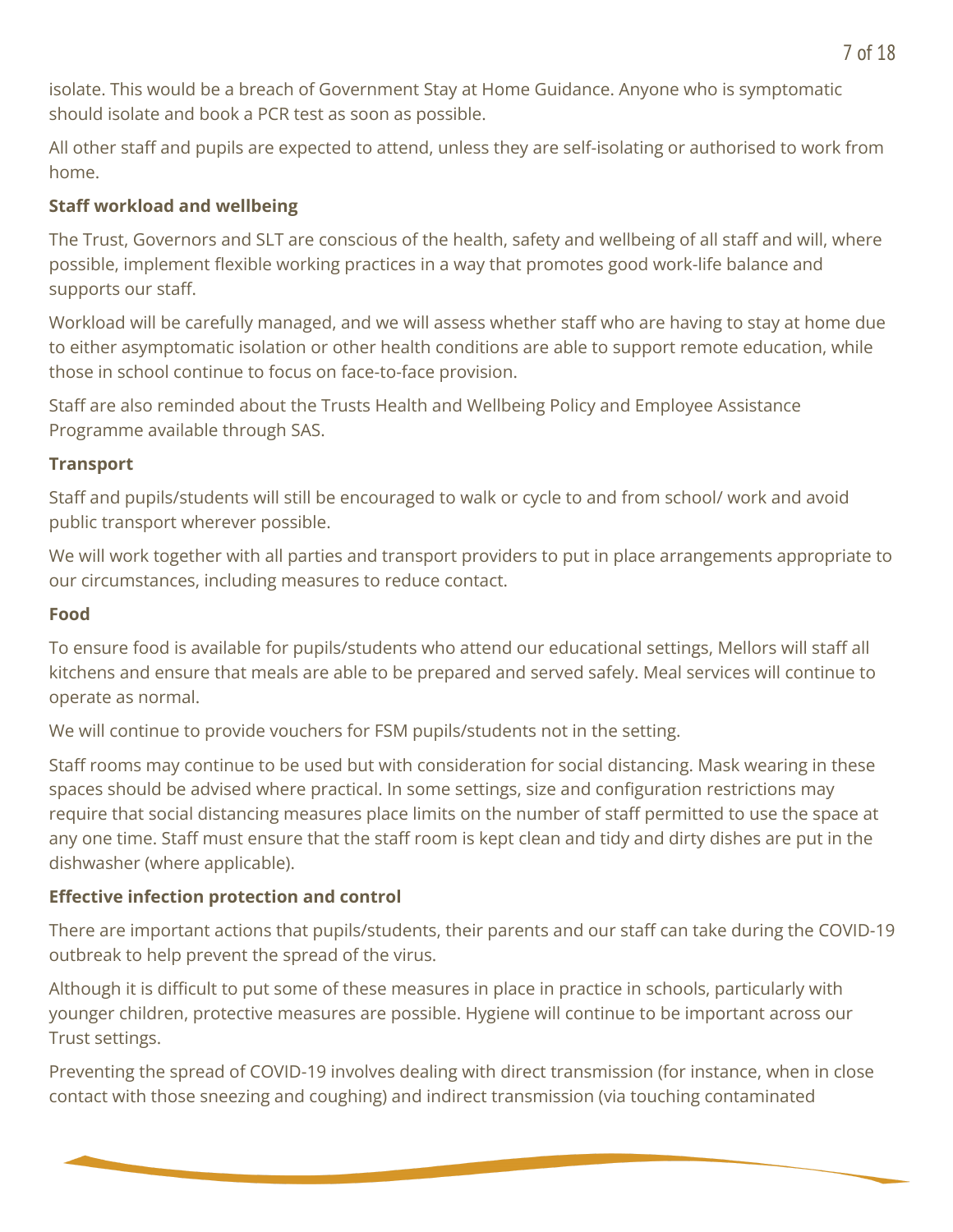surfaces). A range of approaches and actions will be employed to do this. These can be seen as a Hierarchy of Controls that, when implemented, create an inherently safer system, where the risk of transmission of infection is substantially reduced. These include:

- Minimising contact with individuals who are unwell by ensuring that those who have COVID-19 symptoms do not attend our settings;
- Cleaning hands more often than usual wash hands thoroughly for 20 seconds with running water and soap and dry them thoroughly (using disposable hand towels, where possible) or use alcohol hand rub or sanitiser ensuring that all parts of the hands are covered;
- Ensuring good respiratory hygiene promoting the 'catch it, bin it, kill it' approach;
- Cleaning frequently-touched surfaces often using standard products, such as detergents; and
- Minimise contact between individuals wherever possible.
- Where necessary, wear appropriate personal protective equipment (PPE)
- Follow the guidance relating to ventilation and air purification within this policy.

Notices and posters promoting infection control best practice will be displayed throughout our buildings. The 'Staying COVID-19 Secure in 2020' poster will be displayed in reception.

Signage and markings supporting social distancing will remain in place.

All staff will complete the online training 'Infection Prevention and Control' available via the Every Learning Management System

## <span id="page-7-0"></span>**Personal protective equipment (PPE), including face coverings and face masks**

PPE will continue to be provided for all staff who wish to wear it.

Face coverings help protect the wearer and others against the spread of infection because they cover the nose and mouth, which are the main confirmed sources of transmission of COVID-19.

In our Secondary Academy, Face coverings should be worn by pupils, staff and adult visitors when moving around the premises, outside of classrooms, such as in corridors and communal areas. This is a temporary measure. Pupils in these schools must also wear a face covering when travelling on public transport and should wear it on dedicated transport to and from school. We do not advise that pupils and staff wear face coverings in classrooms.

In primary schools, we recommend that face coverings should be worn by staff and adults (including visitors) when moving around in corridors and communal areas. Health advice continues to be that children in primary schools should not be asked to wear face coverings.

Face coverings do not need to be worn when outdoors.

As an employer the Trust has a duty to comply with the Equality Act 2010 which includes making reasonable adjustments for disabled staff. We also have a duty to make reasonable adjustments for disabled pupils, to support them to access education successfully. No pupil should be denied education on the grounds that they are not wearing a face covering.

Where face coverings are identified as required, the safe wearing and use of these will be communicated to all staff and pupils. This includes: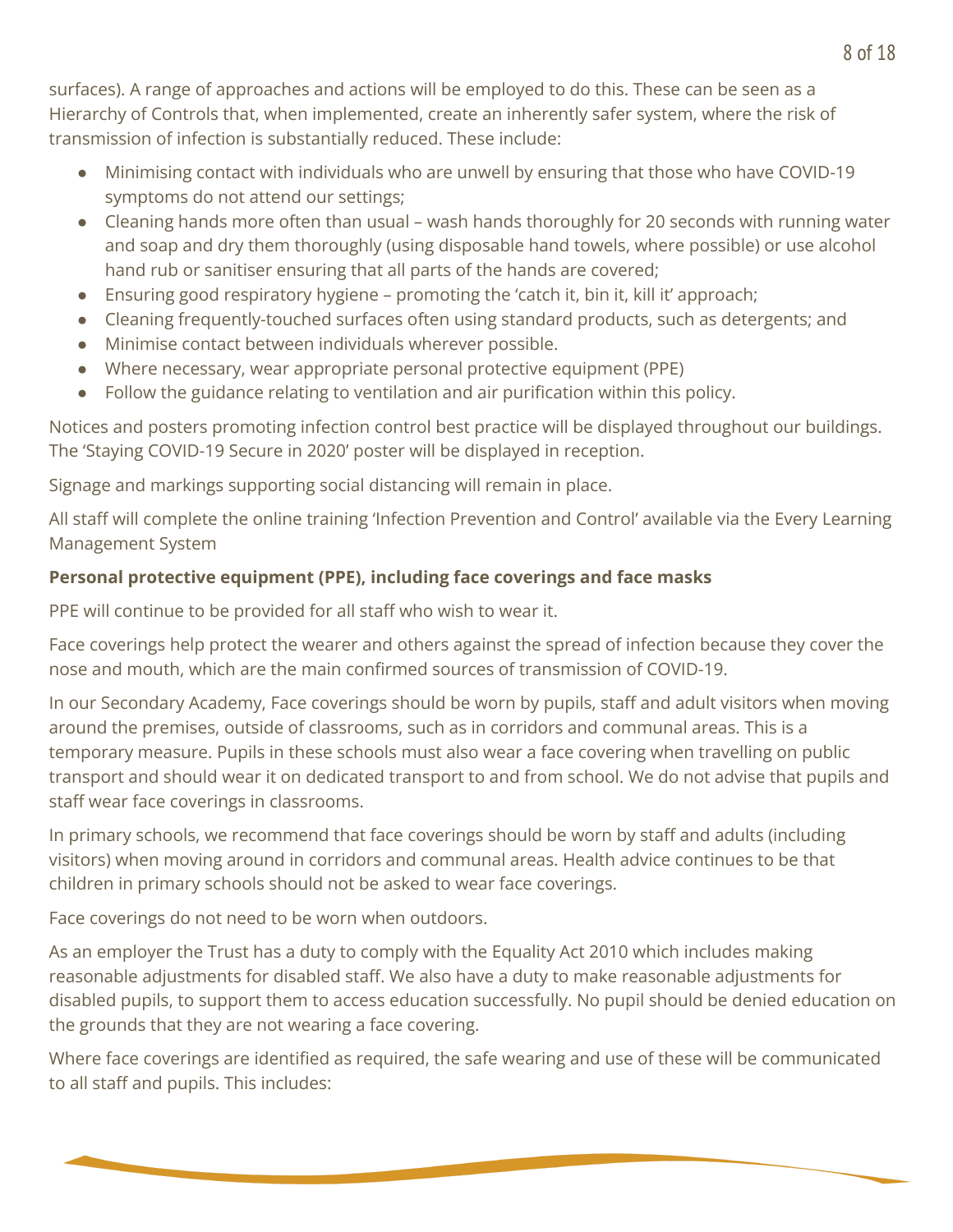- Cleaning of hands before and after touching the face covering
- Safe storage in individual, sealable plastic bags between use (if reusable)
- Replacing should the face covering become damp

Pupils will be instructed not to touch the front of their face covering during use or when removing it and will dispose of temporary face coverings in general waste, or place reusable face coverings in a plastic bag they can take home with them, and then wash their hands again before heading to their classroom.

Headteachers will have the discretion to decide whether to ask staff or visitors to wear, or agree to them wearing face coverings in specific circumstances such as close contact conversations and drop off/ pick up or ad hoc meetings where space and ventilation is a concern.

Under the current guidance face coverings will not be necessary in the classroom even where social distancing is not possible. Face coverings would have a negative impact on teaching and their use in the classroom should be avoided.

Most of our staff will not require PPE beyond what they would normally need for their work, however this will be readily available to them. PPE will only be needed in a very small number of cases, including:

- Pupils/students whose care routinely already involves the use of PPE due to their intimate care needs will continue to receive their care in the same way.
- If a pupil becomes unwell with symptoms of COVID-19 while in our settings, a face mask should be worn by the supervising adult, if a distance of two metres cannot be maintained. If contact with the pupil is necessary, then gloves, an apron and a face mask should be worn by the supervising adult. If a risk assessment determines that there is a risk of splashing to the eyes, for example from coughing, spitting, or vomiting, then eye protection should also be worn.
- If a pupil becomes unwell with non-COVID-19 symptoms, they should be treated as normal with no specific additional PPE requirements.

Some individuals are exempt from wearing face coverings. This applies to those who:

- cannot put on, wear or remove a face covering because of a physical or mental illness or impairment or disability
- speak to or provide assistance to someone who relies on lip reading, clear sound or facial expression to communicate

In these instances we expect all our staff to be sensitive to those needs and for reasonable adjustments or appropriate alternatives to be provided.

Further information regarding Face Coverings in educational settings can be found in the latest DfE Schools COVID-19 [operational](https://www.gov.uk/government/publications/actions-for-schools-during-the-coronavirus-outbreak/schools-covid-19-operational-guidance) guidance.

#### <span id="page-8-0"></span>**Class or group sizes**

Under current guidance there is no impact on class sizes dictated by COVID-19 measures. We will therefore work through the hierarchy of measures set out above which, in summary, includes:

- Avoiding contact with anyone with symptoms;
- Frequent hand cleaning and good respiratory hygiene practices;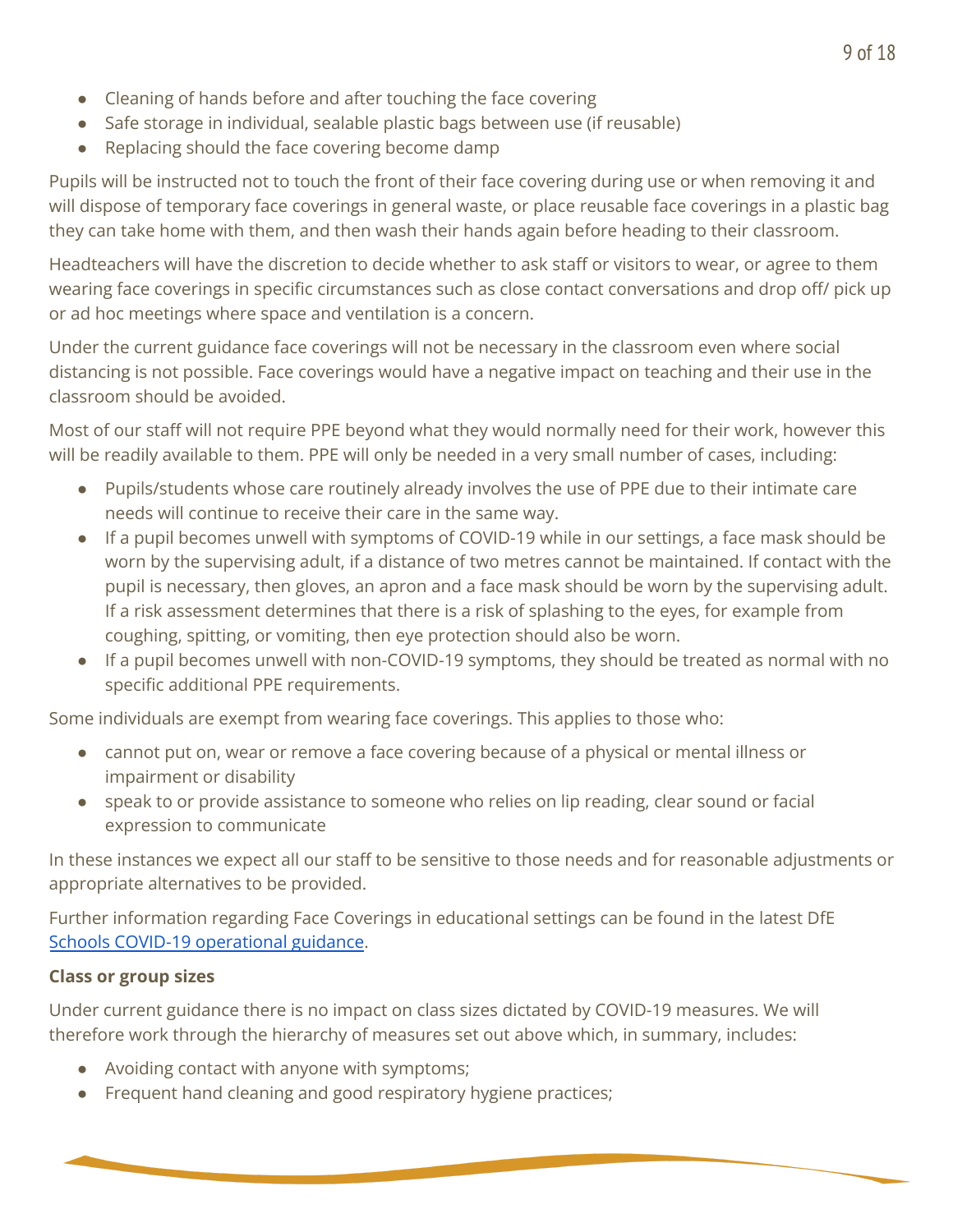- Regular cleaning of settings; and
- Minimising contact and mixing between cohorts where possible.

Public Health England (PHE) is clear that if early years settings, schools and colleges do this, and crucially if they are also applying regular hand cleaning, hygiene and cleaning measures and handling potential cases of the virus as per the advice, then the risk of transmission will be lowered.

We are following the published Schools COVID-19 [operational](https://www.gov.uk/government/publications/actions-for-schools-during-the-coronavirus-outbreak/schools-covid-19-operational-guidance) guidance (revised 9th December 2021).

Where an academy cannot achieve the measures set out at any point, they will notify the Trust executive (CEO or COO).

## <span id="page-9-0"></span>**Shielding and Vulnerable Persons**

There are no specific measures for those previously instructed to shield.

All staff who were previously deemed as Clinically Extremely Vulnerable will continue to have a personal risk assessment and regular reviews with their Headteacher.

Those who are at a higher risk of becoming seriously ill if they were to catch COVID-19, may wish to think particularly carefully about additional precautions you might wish to continue to take. Individuals may choose to limit the close contact they have with those they do not usually meet with in order to reduce the risk of catching or spreading COVID-19, particularly if they were previously considered clinically extremely vulnerable and if COVID-19 disease levels in the general community are high. It is important to respect and be considerate of those who may wish to take a more cautious approach now that many restrictions have been lifted.

## <span id="page-9-1"></span>**Vaccinations**

We will actively encourage all eligible persons to be vaccinated and boosted, and will release them from work or school attendance as required to facilitate this. We will promote and anonymously monitor vaccination levels amongst our workforce to support risk management and contingency planning.

The Trust recognises that vaccination is an individual choice. Where a member of staff has not been vaccinated we will carry out an individual risk assessment to ensure that they are comfortable with the safety measures in place to protect their health and wellbeing.

## <span id="page-9-2"></span>**Unvaccinated staff**

Unvaccinated staff will be invited to notify their Headteacher so that they too can have a personal risk assessment.

Unvaccinated persons are deemed to be at higher risk and will be treated as being at higher risk of becoming seriously ill with COVID-19.

If a member of unvaccinated staff is identified as a close contact of a positive case they will be asked to self isolate immediately in line with national guidance. This may be done ahead of formal contact from national Test and Trace through instruction by the Trust.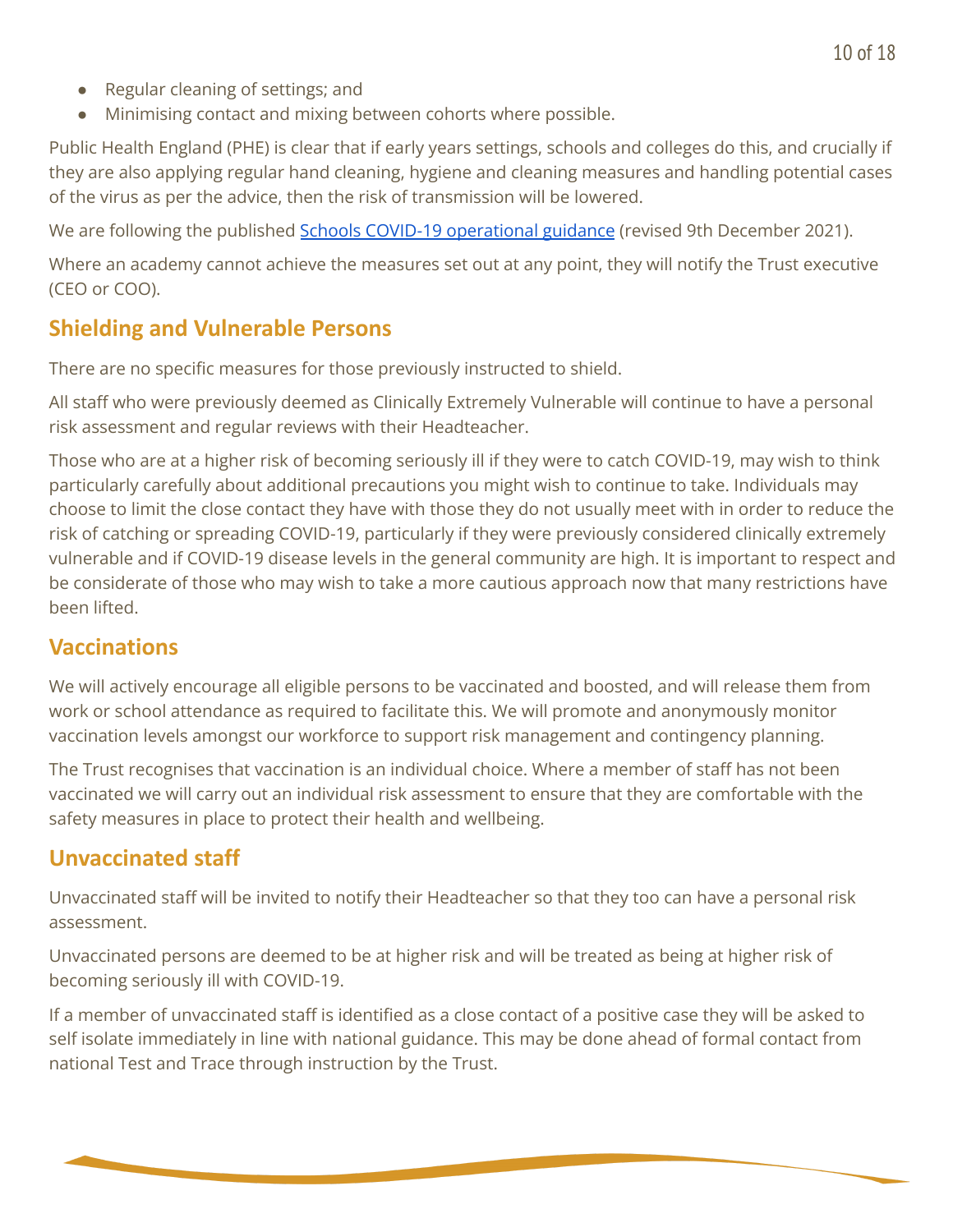If positive cases are recorded in an Academy, unvaccinated persons may wish to think particularly carefully about additional precautions you might wish to continue to take. Individuals may choose to limit the close contact they have with those they do not usually meet with in order to reduce the risk of catching or spreading COVID-19.

The Trust will not act in a discriminatory manner against any staff who are unvaccinated either for medical reasons or through personal choice.

## <span id="page-10-0"></span>**Pregnancy**

For women more than 28 weeks pregnant the Trust will adopt a more precautionary approach and whether they should be working from home will depend on the current situation within the Academy and an appropriate risk assessment. This should take account of the rate of infection, the working environment and any extra measures recommended.

Pregnant women will be supported through an individual risk assessment, informed by the latest [guidance](https://www.gov.uk/government/publications/coronavirus-covid-19-advice-for-pregnant-employees/coronavirus-covid-19-advice-for-pregnant-employees) [available](https://www.gov.uk/government/publications/coronavirus-covid-19-advice-for-pregnant-employees/coronavirus-covid-19-advice-for-pregnant-employees) and also the guidance from the Royal College of Obstetricians and [Gynecologists](https://www.rcog.org.uk/en/guidelines-research-services/guidelines/coronavirus-pregnancy/).

# <span id="page-10-1"></span>**Planning and organising**

## <span id="page-10-2"></span>**We will:**

- Refresh our risk assessment and other health and safety advice for pupils/students and staff considering recent government advice, identifying protective measures (such as the things listed below). Also ensure that all health and safety compliance checks have been undertaken before opening.
- Follow the guidance in the COVID-19 Contingencies Document and respond accordingly.
- Monitor cases and respond in line with local public health advice.
- Consider reverting to previous measures to reduce the risk of transmission if cases in the setting rise or transmission in the community is high. This might include:
	- Re-introducing mandatory face coverings for all parents and carers at drop off and pick up times.
	- Re-introducing one way systems and physical social distancing measures.
	- Reducing mixing between the affected group and the rest of the Academy.
	- Adapting, Limiting or postponing indoor sporting events, trips, open days and performances.
	- Reverting to video-link collective worship in classrooms.
	- Reducing the amount of classes staff work across.
	- Resuming twice-weekly Staff Lateral flow testing for Primary staff.
	- Re-introducing class bubbles.
	- Reverting to class-based school lunches.
	- Limiting all non-essential visitors to school.
	- Postponing all non-essential events.
	- Re-introducing remote learning for individual classes for 10 school days considered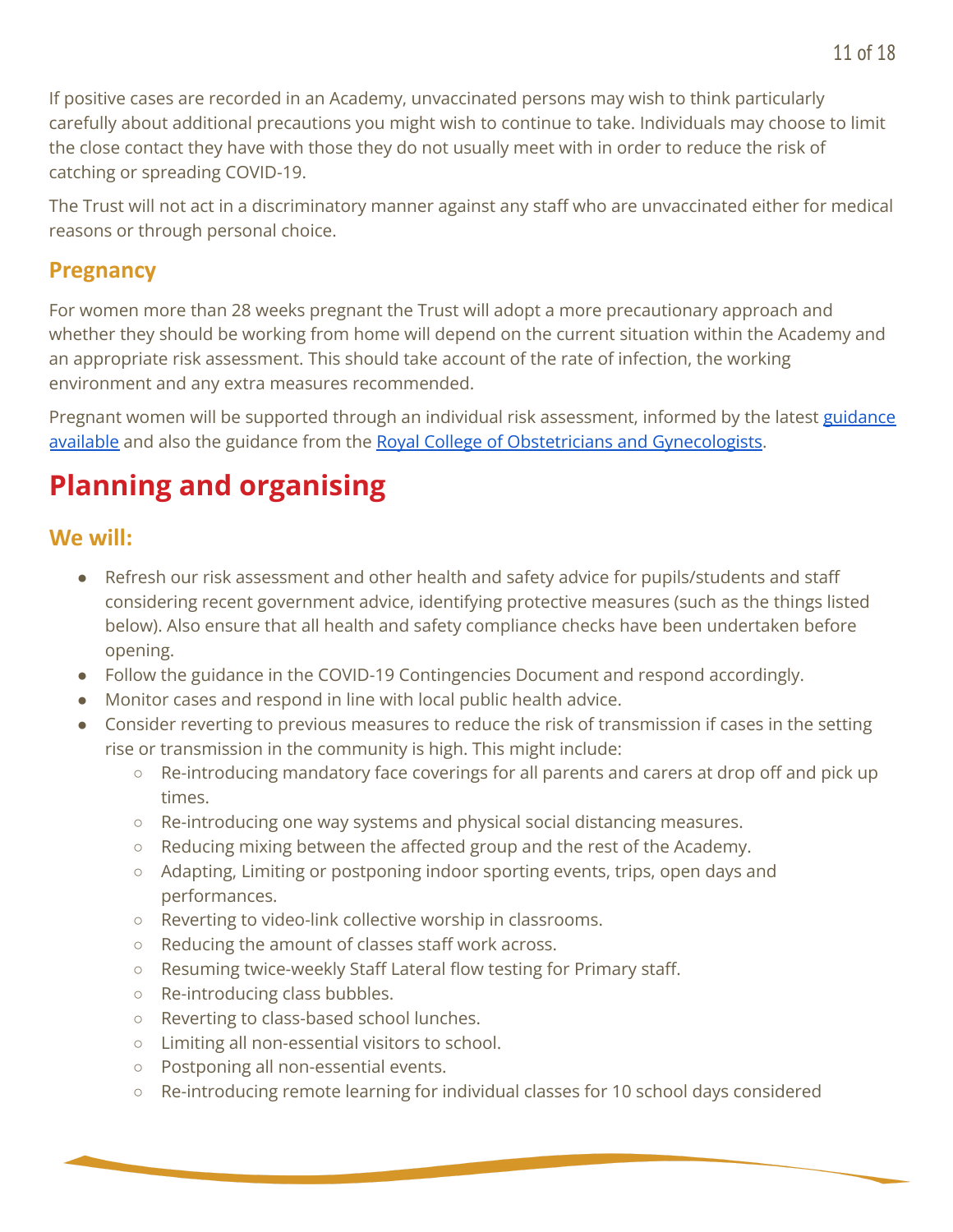## <span id="page-11-0"></span>**Communication**

#### <span id="page-11-1"></span>**We will communicate our plans as follows:**

- Telling pupils/students, parents, carers or any visitors, such as suppliers, not to enter our settings if they are displaying any symptoms of COVID-19 and to seek a PCR test immediately;
- Where appropriate, continue to engage parents and pupils/students in educational resources/posters such as e-bug and PHE;
- Ensure parents and young people are aware of recommendations on transport to and from our settings.
- Talking to staff about the plans in place and the scenarios in which they may change and contingency measures implemented.
- Communicating as early as possible with contractors and suppliers that will need to prepare in the case of any implementation of contingency measures.
- Monitoring and reviewing the additional cleaning requirements and agreeing additional hours to allow for this as appropriate.

## <span id="page-11-2"></span>**When Open**

#### <span id="page-11-3"></span>**For cleaning and hygiene:**

- Follow government guidance on cleaning, including:
	- Cleaning an area with normal cleaning products after someone with COVID-19 has left to reduce the risk of passing the infection on to other people;
	- Wearing disposable gloves and aprons for cleaning (these will be double-bagged, stored securely for 72 hours, then thrown away in the regular rubbish after cleaning is finished);
	- Using disposable cloths, first clean hard surfaces with warm soapy water, then disinfect these surfaces with normal cleaning products (paying particular attention to frequently-touched areas and surfaces, such as bathrooms, handrails, stairwells and door handles);
	- Where an area has been heavily contaminated, such as with visible bodily fluids, from a person with COVID-19, use protection for the eyes, mouth and nose, as well as wearing gloves and an apron; and
	- Washing hands regularly with soap and water for 20 seconds, and after removing gloves, aprons and other protection used while cleaning.
- Ensure that sufficient handwashing facilities are available. Where a sink is not nearby, we will provide hand sanitiser in classrooms and other learning environments.
- Clean surfaces that pupils/students are touching such as toys, desks, chairs, doors, sinks, toilets, light switches and banisters – more regularly than normal.
- Ensure that all adults and pupils/students:
	- Frequently wash their hands with soap and water for 20 seconds and dry thoroughly;
	- Wash their hands on arrival at the setting, before and after eating, and after sneezing or coughing;
	- Are encouraged not to touch their mouth, eyes and nose; and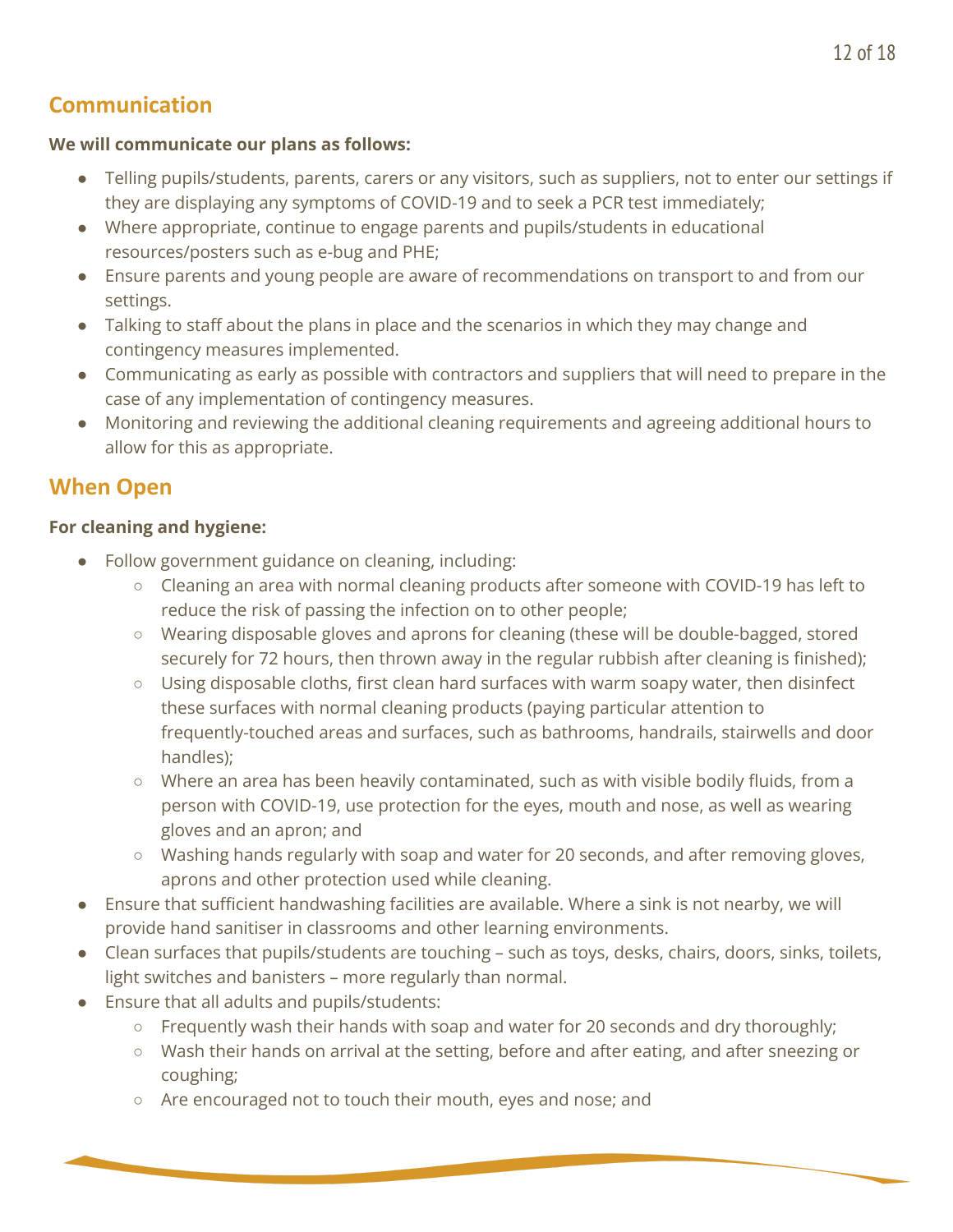- $\circ$  Use a tissue or elbow to cough or sneeze and use bins for tissue waste ('catch it, bin it, kill it')
- Ensure that help is available for pupils/students who have trouble cleaning their hands independently.
- Consider how to encourage young children to learn and practise these habits through games, songs and repetition.
- Ensure that bins for tissues are emptied throughout the day.
- Where possible, all spaces will be well ventilated using natural ventilation (opening windows) or ventilation units.
- Prop doors open, where safe to do so (bearing in mind fire safety and safeguarding), to limit the use of door handles and aid ventilation (See Managed Use Policy relating to fire doors).
- Get in touch with public sector buying organisation partners about proportionate supplies of soap, anti-bacterial gel and cleaning products if needed.
- Confirm to staff and parents that there is no need for anything other than normal personal hygiene and washing of clothes following a day in our settings.

#### <span id="page-12-0"></span>**Ventilation (Including Mechanical and Air Conditioning Systems)**

It is important to ensure our academies are well ventilated and a comfortable teaching environment is maintained. Good ventilation can help reduce the risk of spreading coronavirus and improve air quality, so we will implement strategies to improve general ventilation through fresh air or mechanical systems, supplemented by air filtration and purification..

Improved ventilation can be achieved by a variety of measures including:

- mechanical ventilation systems these should be adjusted to increase the ventilation rate wherever possible, and checked to confirm that normal operation meets current guidance (if possible, systems should be adjusted to full fresh air or, if not, then systems should be operated as normal as long as they are within a single room and supplemented by an outdoor air supply)
- natural ventilation opening windows (in cooler weather windows should be opened just enough to provide constant background ventilation, and opened more fully during breaks to purge the air in the space). Opening internal doors (not fire doors) can also assist with creating a throughput of air
- natural ventilation if necessary external opening doors may also be used (as long as they are not fire doors and where safe to do so)

To balance the need for increased ventilation while maintaining a comfortable temperature, the following measures should also be used as appropriate:

- opening high level windows in preference to low level to reduce draughts
- increasing the ventilation while spaces are unoccupied (e.g. between classes, during break and lunch, when a room is unused)
- providing flexibility to allow additional, suitable indoor clothing. For more information see School uniform
- rearranging furniture where possible to avoid direct drafts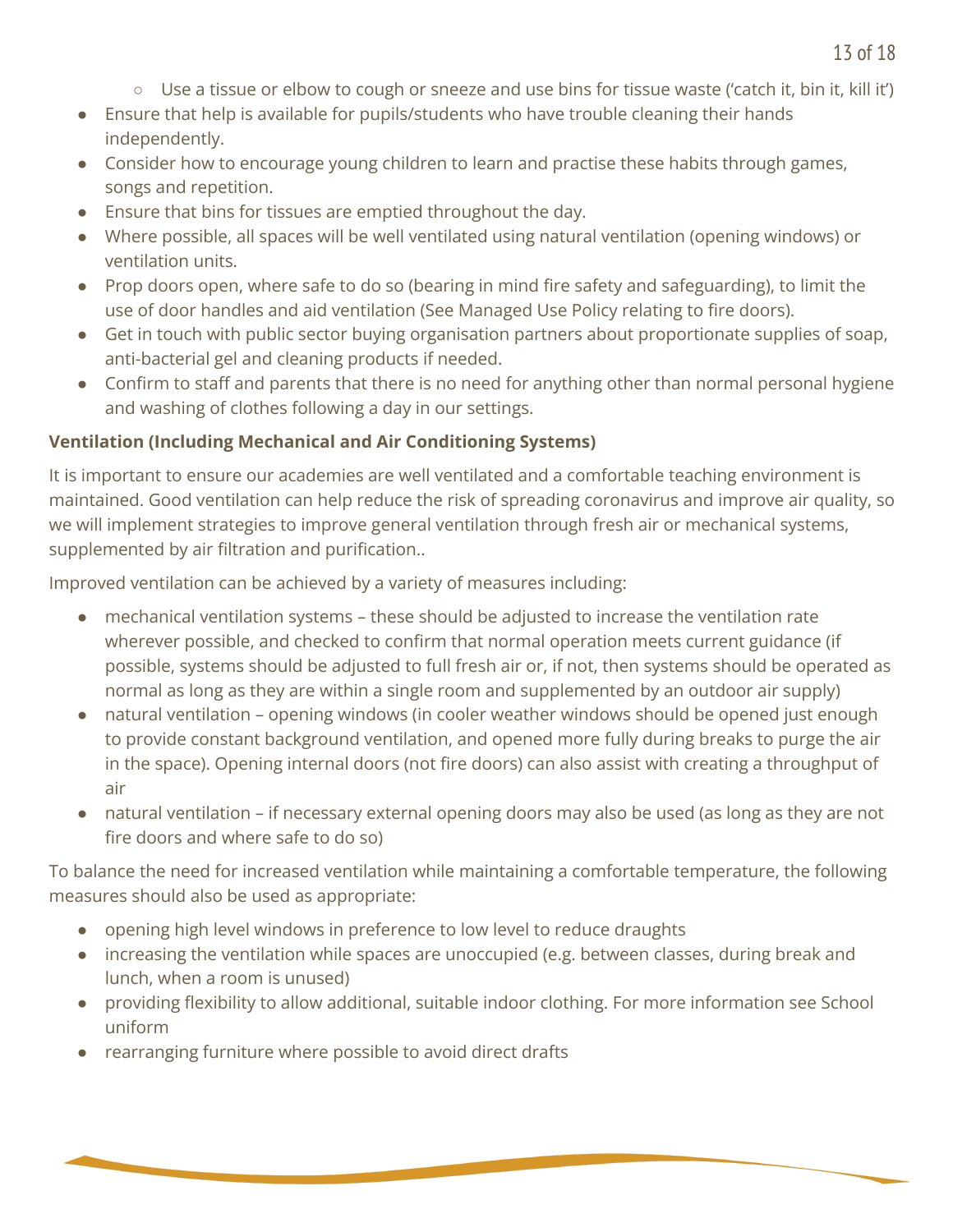Heating should be used as necessary to ensure comfort levels are maintained particularly in occupied spaces.

The risk of air conditioning spreading COVID-19 in the workplace is extremely low as long as there is an adequate supply of fresh air and ventilation and the types of air conditioning installed across our Trust has been identified as safe to continue using as normal (units with 100% recirculation). We only have one site with a central ventilation system. On this site, the recirculation is turned off.

Increased ventilation may make buildings cooler than usual over the winter months. While academies will want to maintain the benefits of their uniform, they may wish to consider allowing additional, suitable indoor items of clothing to be worn during the winter period in addition to the academies current uniform. Where this occurs academies will work with the Trust to ensure that no extra financial pressure is placed on parents.

Further guidance relating to air conditioning and ventilation is available from the HSE at [https://www.hse.gov.uk/coronavirus/equipment-and-machinery/air-conditioning-and-ventilation/index.ht](https://www.hse.gov.uk/coronavirus/equipment-and-machinery/air-conditioning-and-ventilation/index.htm) [m](https://www.hse.gov.uk/coronavirus/equipment-and-machinery/air-conditioning-and-ventilation/index.htm)

#### <span id="page-13-0"></span>**Air Filtration & Purification**

All teaching spaces across the Trust have been supplied with a HEPA+ grade Blueair 400 Micro Atmospheric Filter and Purifier.

Guidance in the operation of these units has been distributed however key principles are outlined below:

The unit needs to be located near a plug socket, away from any open doors or windows and with a minimum 20cm gap between the unit and the wall.

The unit should be switched on in the morning by the staff member in that classroom prior to any pupils arriving and should be left to run until the end of the day when the final staff member to leave the room will be responsible for switching off.

Air filtration is not a substitute for ventilation. The HEPA medical grade filter improves air circulation (reducing pockets of still/ dead air) and purifies however it does not remove CO2. To maximise the benefit of the filtration whilst still allowing fresh air to enter the room it is recommended that only a limited number of windows are open (along with all trickle vents). Continue to monitor CO2 levels and if they reach thresholds of concern identified in the DfE Guidance (How to use CO2 monitors in [education](https://drive.google.com/file/d/1BqCEiD8n8g8rLBaWa0pTFyLaXBjdWstz/view?usp=sharing) and [childcare](https://drive.google.com/file/d/1BqCEiD8n8g8rLBaWa0pTFyLaXBjdWstz/view?usp=sharing) settings) take action to increase ventilation initially through opening additional windows or through an approved risk assessment allowing the opening of fire doors.

#### <span id="page-13-1"></span>**What happens if someone becomes unwell at our sites/ settings?**

If anyone becomes unwell with a new, continuous cough, high temperature or loss of sense of taste or smell in our settings, they will be sent home and advised to follow government guidance for households with possible COVID-19 infection.

In addition vigilance is required around some lesser recognised symptoms in children as highlighted by Local Public Health teams, including sickness and Diarrhoea. In these cases LFT testing should be encouraged.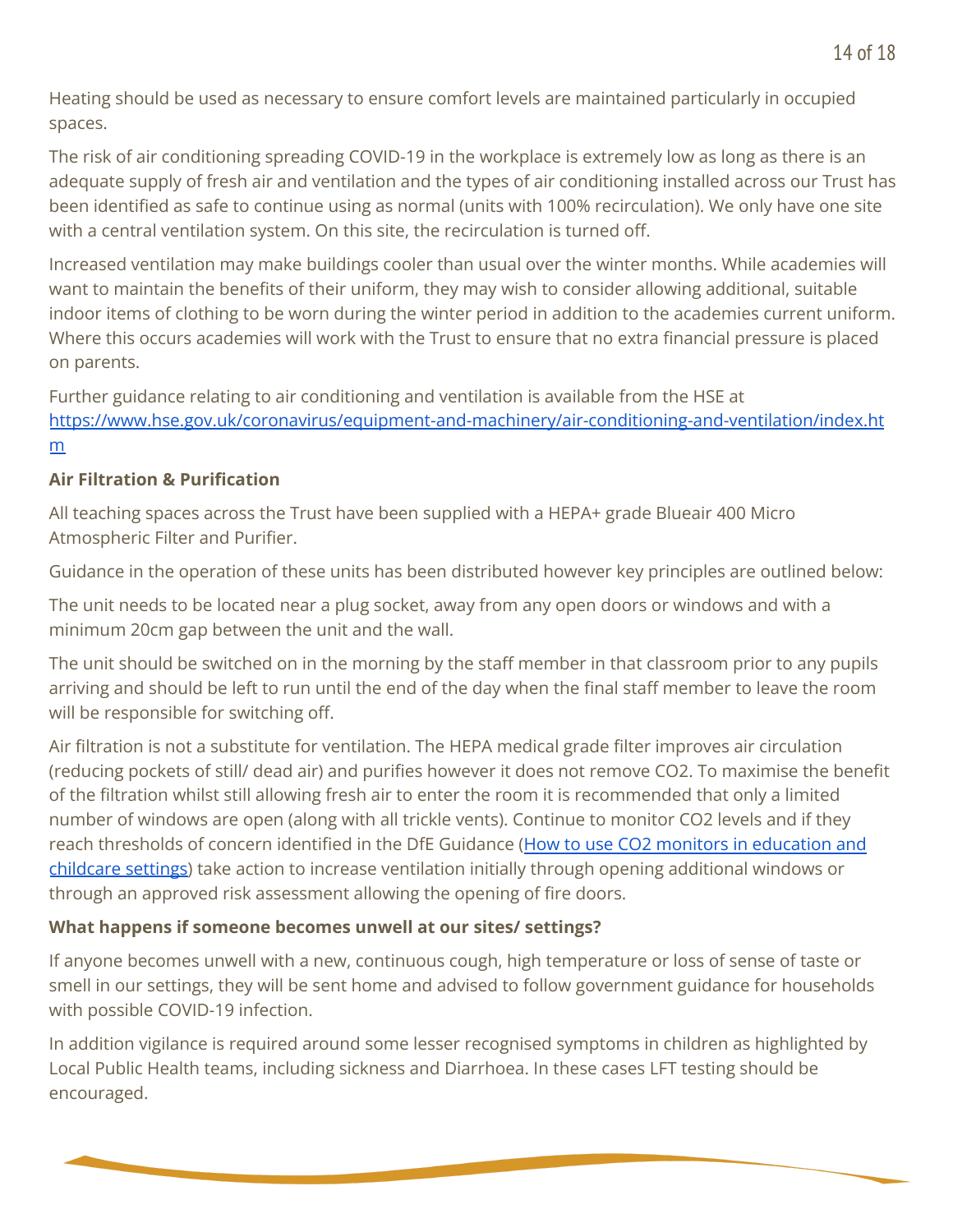If a pupil is awaiting collection, they will be moved, if possible, to a room where they can be isolated behind a closed door, depending on the age of the child and with appropriate adult supervision if required. Ideally, a window will be opened for ventilation. If it is not possible to isolate them, we will move them to an area which is at least two metres away from other people.

If they need to go to the bathroom while waiting to be collected, they will use a separate bathroom if possible. The bathroom will be cleaned and disinfected using standard cleaning products before being used by anyone else.

PPE will be worn by staff caring for the child while they await collection if a distance of two metres cannot be maintained (such as for a very young child or a child with complex needs).

In an emergency, we will call 999 if they are seriously ill or injured or their life is at risk.

If a member of staff has helped someone who was unwell with a new, continuous cough, high temperature, or loss of sense of taste or smell, they will not need to go home unless they develop symptoms themselves (and in which case, they will be expected to get a test) or the child subsequently tests positive (see 'What happens if there is a confirmed case of COVID-19 in our settings?' below). They should wash their hands thoroughly for 20 seconds after any contact with someone who is unwell. We will clean the affected area with normal cleaning products after someone with symptoms has left to reduce the risk of passing the infection on to other people.

## <span id="page-14-0"></span>**What happens if there is a confirmed case of COVID-19 in our sites/ settings?**

When a pupil or staff member develops symptoms compatible with COVID-19, they will be sent home and advised to self-isolate for ten days pending a negative PCR test. They may need to self-isolate for 10 full days even if you have had a negative test result.

## **They need to self-isolate if:**

- They've been told to by NHS Test and Trace
- They had a PCR test (a test that is sent to a lab) to confirm the result of a positive rapid lateral flow test, and there were more than 2 days between the tests.

If the individual still feels unwell after a negative test, they must stay at home until they are feeling better. They should contact their Headteacher or Manager before returning to work.

Their fellow household members should refer to the latest guidance to check whether they are required to isolate. All staff and pupils/students who are attending our settings will have access to a test if they display symptoms of COVID-19 and are encouraged to get tested in this scenario.

## **Individuals are not required to self-isolate if they live in the same household as someone with COVID-19, or are a close contact of someone with COVID-19, and any of the following apply:**

- they are fully vaccinated
- they are below the age of 18 years and 6 months
- they have taken part in or are currently part of an approved COVID-19 vaccine trial
- they are not able to get vaccinated for medical reasons

Where the pupil or staff member tests negative, they can return to their setting.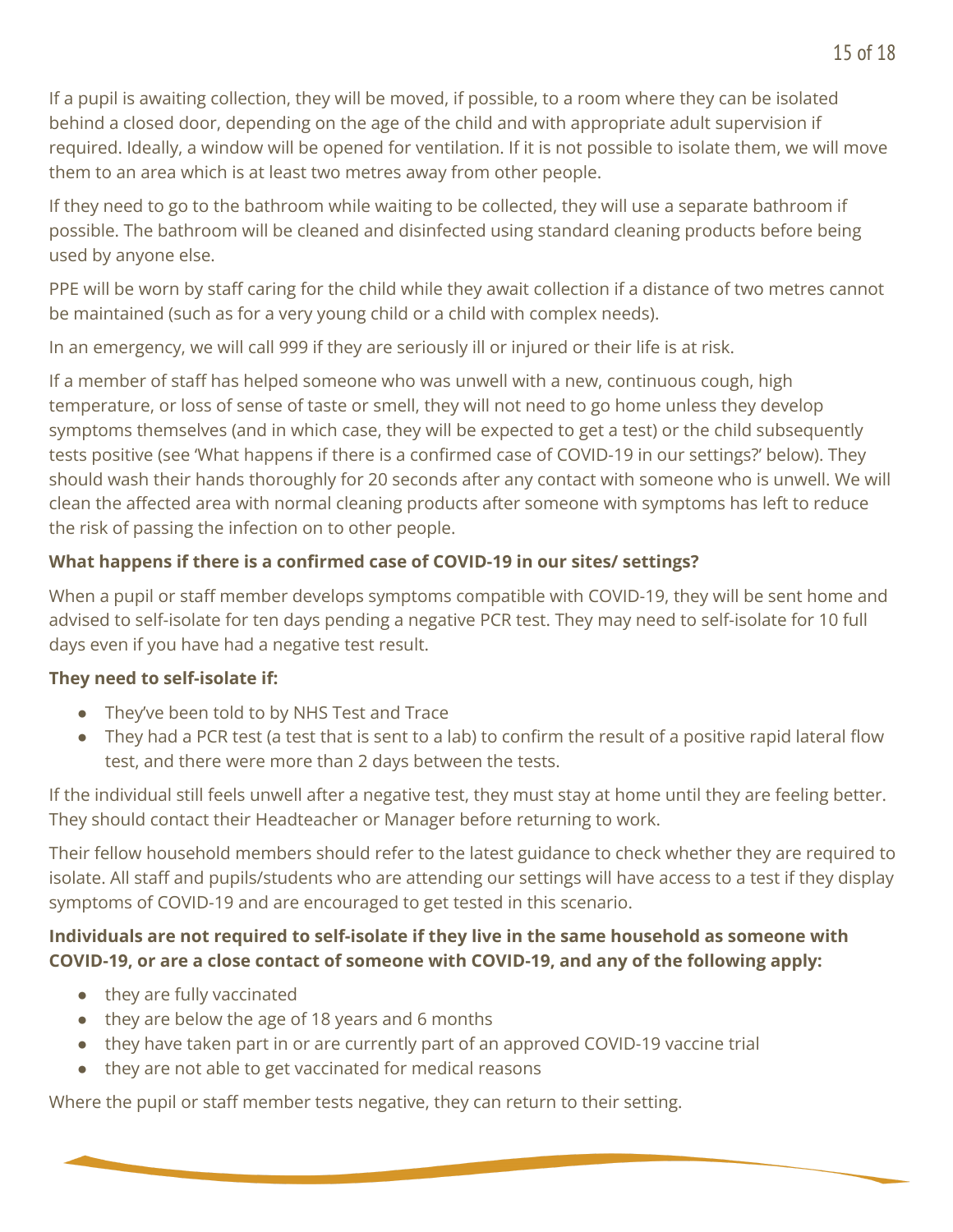Where a pupil or staff member tests positive the Chief Operating Officer will be informed immediately. Close contacts in school within the 48 hours prior to symptoms or the positive test will be identified and instructed to isolate. Other local Public Health or Local Authority guidelines may dictate that further action is required. The Academy will complete the Minimum Data Set for positive COVID-19 cases and the Trust will liaise with the Local Authority, PHE and other agencies for any additional response requirements.

In some cases, a larger number of other pupils/students may be asked to take a PCR test as a precautionary measure – perhaps the whole class, site or year group.

To continue monitoring transmission, staff and pupils/students in all settings will be eligible for testing if they become symptomatic. A negative test will enable children to get back to education, and their parents to get back to work. In the event of a child or member of staff testing positive for COVID-19, national Test and Trace will be responsible for identifying and contacting close contacts.

As National Test and Trace are responsible for identifying close contacts, there is no longer a requirement on settings to have a process in place for reporting and the information flow of positive cases during school holidays.

# <span id="page-15-0"></span>**Testing Principles**

The 2 main tests are:

- **PCR tests – mainly for people with symptoms**, they're sent to a lab to be checked
- **rapid lateral flow tests – only for people who do not have symptoms**, they give a quick result using a device similar to a pregnancy test

If you have symptoms, do not rely on taking an LFT. Begin isolating and book a PCR test immediately. If you have taken an LFT which has returned a positive or two void results, isolate immediately and book a PCR test.

#### <span id="page-15-1"></span>**Asymptomatic testing**

Testing remains important in reducing the risk of transmission of infection within schools.

All Staff and secondary school pupils should continue to test twice weekly at home, with lateral flow device (LFD) test kits, 3-4 days apart. Testing remains voluntary but is strongly encouraged.

Our Secondary Academy will retain a small asymptomatic testing site (ATS) on-site until further notice so they can offer testing to pupils who are unable to test themselves at home.

There is no need for primary age pupils (those in year 6 and below) to test.

Schools are strongly encouraged to ask parents and other visitors to take a lateral flow device (LFD) test before planned visits to an Academy.

## <span id="page-15-2"></span>**Confirmatory PCR tests**

Staff and pupils with a positive LFD test result should self-isolate in line with the stay at home guidance for households with possible or confirmed coronavirus (COVID-19) infection. They will also need to get a free PCR test to check if they have COVID-19.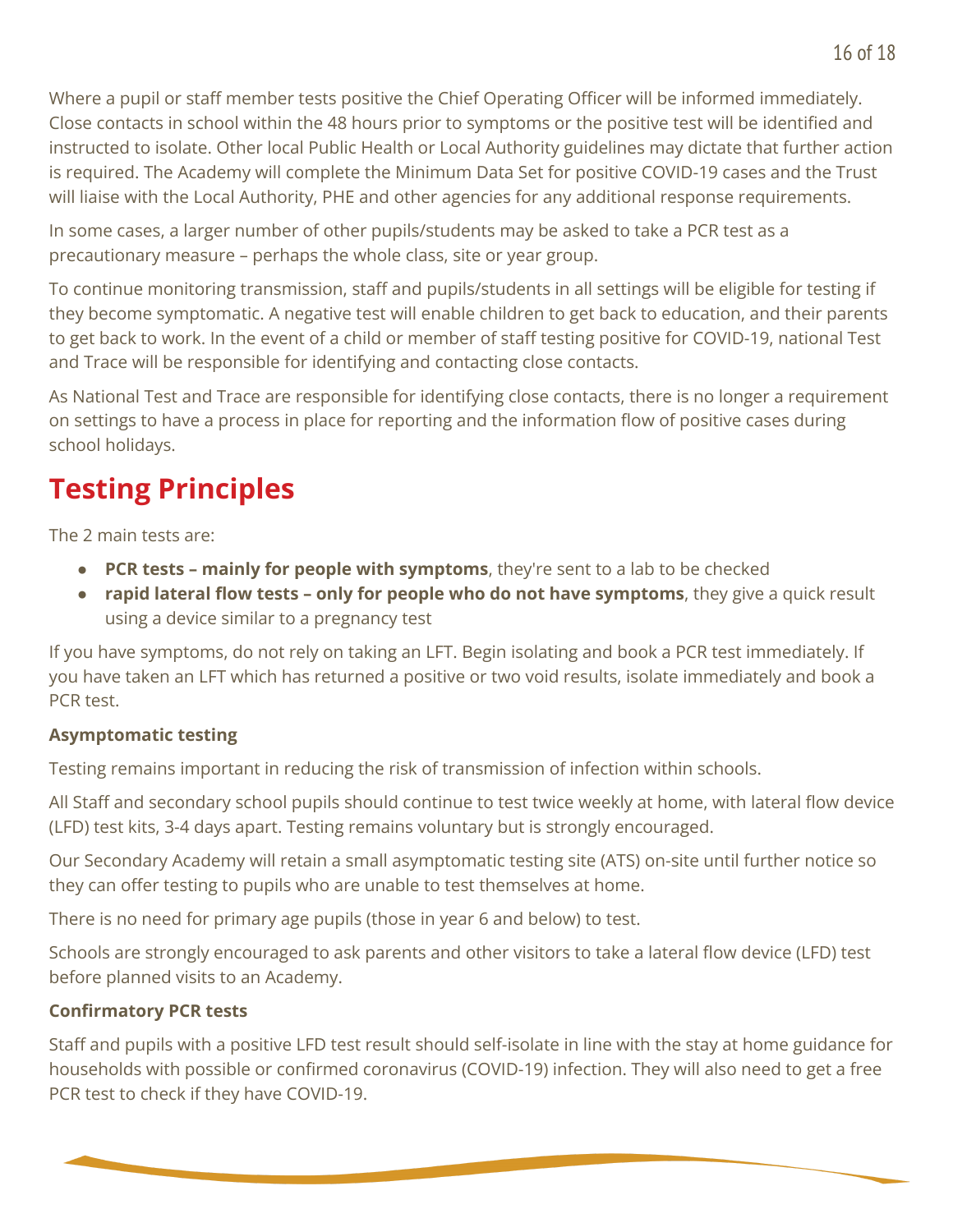Whilst awaiting the PCR result, the individual should continue to self-isolate.

If the PCR test is taken within 2 days of the positive lateral flow test, and is negative, it overrides the self-test LFD test and the pupil can return to school, as long as the individual doesn't have COVID-19 symptoms.

## <span id="page-16-0"></span>**Symptomatic Testing**

All pupils/students eligible to attend our settings, and members of their households, will have access to testing if they display symptoms of COVID-19. This will enable them to get back into education, and their parents or carers to get back to work, if the test proves to be negative. To access testing, parents will be able to use the NHS 119 telephone service between 7am and 11pm or book online at <https://www.gov.uk/get-coronavirus-test>

#### <span id="page-16-1"></span>**Supporting pupils/students with complex needs**

We will follow government guidance for special schools, specialist colleges, Local Authorities and any other settings managing pupils/students with education, health and care plans, including those with complex needs where appropriate.

# <span id="page-16-2"></span>**Vaccination & Boosters**

#### <span id="page-16-3"></span>**Staff and Pupils/ Students**

We will actively encourage all eligible persons to be vaccinated and boosted, and will release them from work or school attendance as required to facilitate this. We will promote and anonymously monitor vaccination levels amongst our workforce to support risk management and contingency planning.

The Trust recognises that vaccination is an individual choice. Where a member of staff has not been vaccinated we will carry out an individual risk assessment to ensure that they are comfortable with the safety measures in place to protect their health and wellbeing.